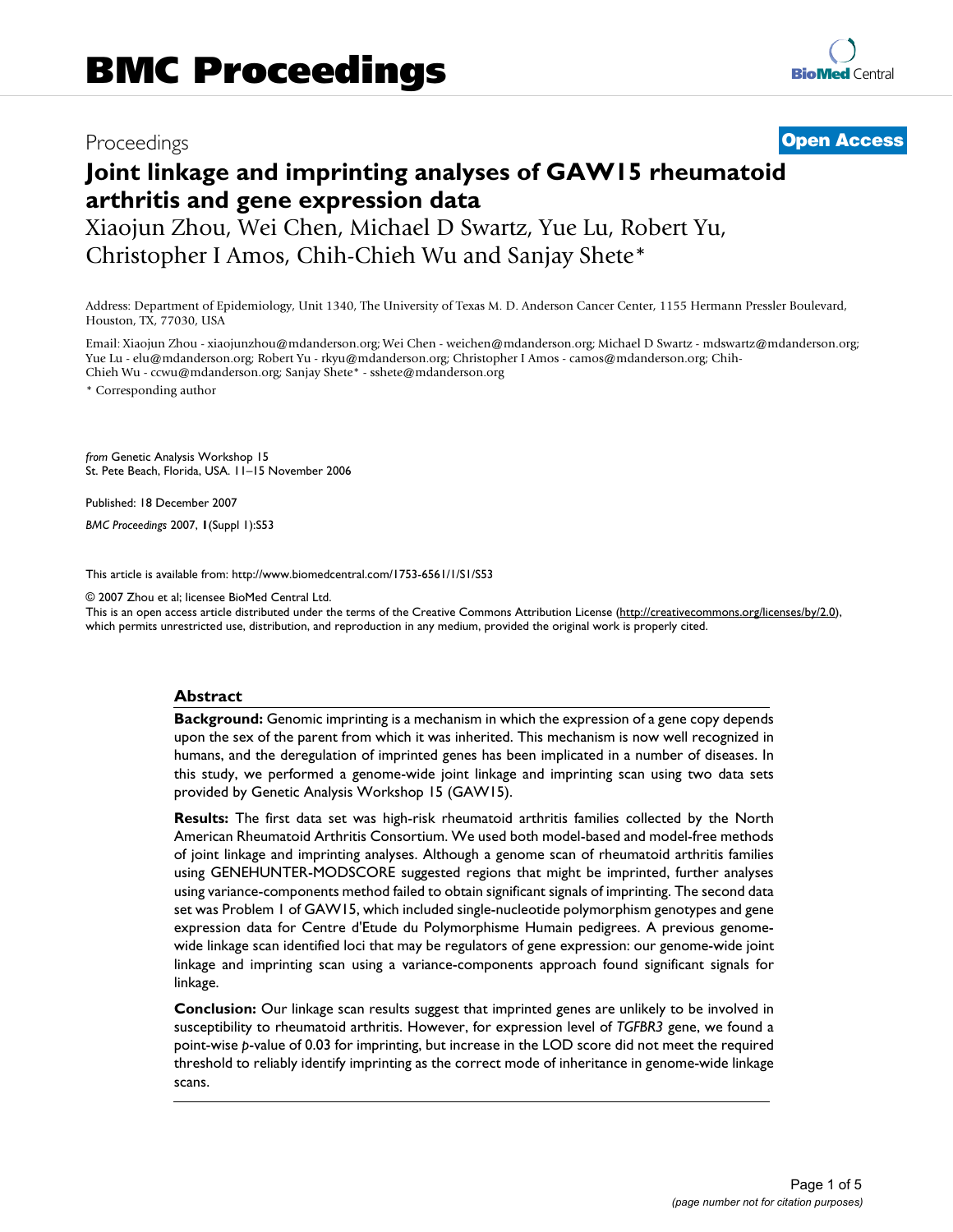#### **Background**

Genomic imprinting is a phenomenon in which the expression level of a gene is determined by the parental origin of the chromosome on which it resides. In maternal imprinting, genes that are on the paternally inherited chromosome are expressed while their counterparts on the maternally inherited chromosomes are silenced. Several genes that affect development in mammals are known to be imprinted, and imprinted genes have been implicated in several human disorders. Currently, only 41 transcriptional units have been identified as imprinted in humans [1]. However, because Luedi et al. [2] recently predicted that about 600 genes are imprinted in mice, we suspect that there are many undiscovered imprinted genes in the human genome. Incorporating information on imprinting may improve the power to detect linkage if the locus of interest is in fact imprinted. In 2002, Shete and Amos [3] presented a framework allowing parent-of-origin information in linkage analyses of quantitative traits.

In our analyses of North American Rheumatoid Arthritis Consortium (NARAC) data, we used measurements of anti-cyclic citrullinated peptide (CCP) antibody as quantitative trait values. Because these quantitative phenotypes are part of the diagnosis of rheumatoid arthritis, the variation in these phenotypes should be due to the same underlying variation in genetic factors as in rheumatoid arthritis. In the analyses of gene expression data (Problem 1 of GAW15), we used single-nucleotide polymorphism (SNP) data of 14 Centre d'Etude du Polymorphisme Humain (CEPH) Utah pedigrees. The expression levels of 60 genes (Additional file 1) in lymphoblastoid cells were used as quantitative traits. These 60 genes are among the 3554 that have shown greater variation between individuals than within the same individual [4]. Fifty-nine of these genes were selected because they showed linkage signals for *trans*-acting regulator loci in a linkage scan [5]. In addition to these 59 genes, asparagine-linked glycosylation 6 homolog (*ALG6*) was also included because a *trans*-acting regulator of *ALG6* was mapped to chromosome 19 in a previous genome-wide linkage scan [6]. The distributions of these expression levels were either approximately normal or were transformed using Box-Cox transformation, which is a requirement of the maximum-likelihood method that we used to estimate parameters. In our genome-wide joint linkage and imprinting scan, likelihood ratio tests were carried out using two models for each trait, one with imprinting and one without. In the case of *ALG6*, we compared results obtained using our method with the previous linkage scan based on Haseman-Elston sib-pair based regression approach [6].

#### **Methods**

#### *Parametric imprinting method for rheumatoid arthritis*

We used previously developed parametric linkage and imprinting methods [7,8]. Briefly, at the trait locus, let D be the deleterious allele and N the normal allele. To account for imprinting we specify four penetrance values:  $P(y|DD)$ ,  $P(y|DN)$ ,  $P(y|ND)$ , and  $P(y|NN)$ . Here, without loss of generality, we assume that the first allele is derived from the father and the second allele is derived from the mother. The difference in penetrance values  $P(y|DN)$  and  $P(y|ND)$  indicates the presence of imprinting. In this study, we considered a difference greater than 0.9 to be suggestive of imprinting. We conducted multipoint MOD score analysis with GENEHUNTER-MODSCORE [9].

### *Model-free imprinting method for quantitative traits for rheumatoid arthritis and expression data*

For gene expression data of CEPH pedigrees, we conducted a genome-wide linkage scan using model-free methods as described previously [10]. For NARAC data, only regions showing imprinting in parametric MOD score linkage analyses were further evaluated. These model-free methods are variance-components based approaches that allow for genetic imprinting. We used Simwalk [11] to obtain estimates of 15 detailed states of identity-by-descent (IBD) sharing at each marker. We then calculated parent-specific IBD sharing between pairs of individuals in a family. The likelihood-ratio test was conducted using a modified version of ACT, which allows extra parameters to model imprinting.

#### *Rheumatoid arthritis data*

To identify imprinted genes that affect the risk for rheumatoid arthritis, we used data from 659 Caucasian and 29 Hispanic families provided by NARAC and the Canadian group [12]. In the Caucasian families, there were a total of 1577 affected persons, of whom a total of 1476 individuals had genotypes available. In the Hispanic families, we had a total of 67 persons affected, with genotypes available for 63. We analyzed both qualitative data (affected or unaffected) and quantitative data (the anti-CCP antibody).

#### *Gene expression data*

We analyzed SNP data of 14 CEPH Utah pedigrees. A total of 2819 autosomal SNP markers were typed in 194 individuals by the SNP Consortium [13]. In our analyses, we used gene expression levels in lymphoblastoid cells as quantitative traits. We selected the expression levels of 59 genes that had linkage signals for *trans*-acting regulators [5] and *ALG6* because a *trans*-acting regulator of *ALG6* was mapped to chromosome 19 in a previous genome-wide linkage scan (Additional file 1). Expression data and marker genotype were available for all parents and an average of eight offspring per sibship.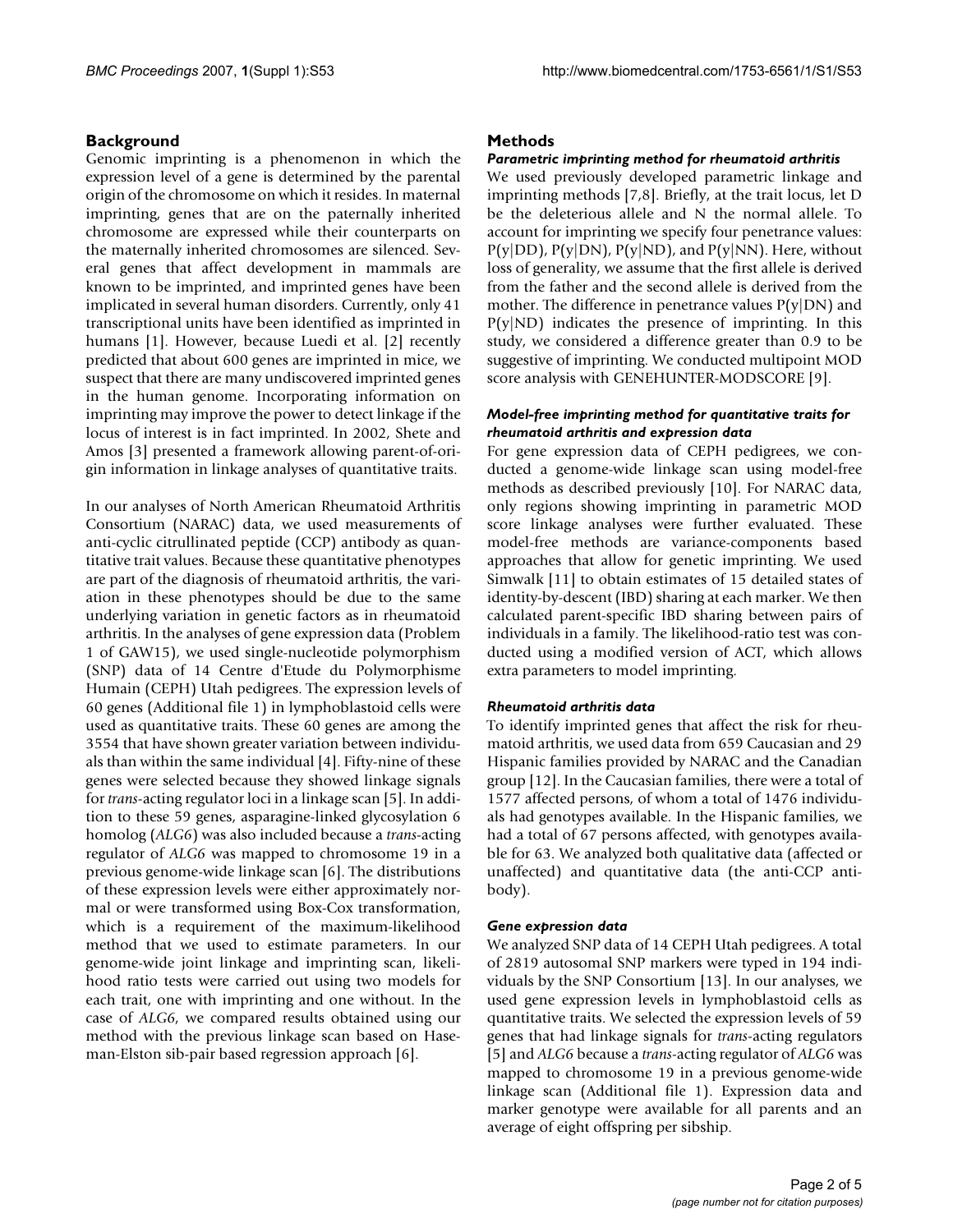#### **Results and discussion**

We used two models in genome scans, one allowing for imprinting and one without. We obtained multipoint LOD scores for 22 autosomal chromosomes under both models. The highest multipoint LOD scores for each gene were listed in Additional file 1. For testing linkage without imprinting, the likelihood ratio test  $(2 \times Log_e(10) \times$  $\text{LOD}_{\text{Reg}}$ ) asymptotically follows a half-and-half mixture of  $\chi^2$  random variable with 1 and 0 degrees of freedom. A LOD score of 3.0 is considered significant for genomewide linkage scan, which gives an asymptotic *p*-value of 0.0001. For joint testing of linkage and imprinting, the likelihood ratio test  $(2 \times Log_e(10) \times LOD_{Imp})$  asymptotically follows a mixture of  $\chi^2$  distributions with 0, 1, and 2 degrees of freedom in the proportions of 1/4, 1/2, and 1/ 4. Therefore, to achieve an asymptotic *p*-value of 0.0001, a  $\text{LOD}_{\text{Imp}}$  score of 3.4 is needed. Under the no imprinting variance-components model, expression levels of three genes had LOD scores greater than 3.0. These LOD scores were 4.08 on chromosome 2, 4.15 on chromosome 2, and 3.26 on chromosome 20, for transforming growth factor beta receptor III (*TGFBR3*), solute carrier family 25 member 32 (*SLC25A32*), and early growth response 2 (*EGR2*), respectively. Under the model that allows for imprinting, we obtained LOD scores of 4.86 on chromosome 2, 4.29 on chromosome 2, and 3.79 on chromosome 20, for *TGFBR3*, *SLC25A32*, and *EGR2*, respectively. No additional linkage signals were observed under the imprinting model. It is important to note that the maximum LOD scores either obtained by allowing for imprinting or obtained without allowing for imprinting were at the same or nearby markers. We used a statistic  $\Delta = 2 \times$  $Log_e(10) \times (LOD_{Imp}\text{-}LOD_{Reg})$  to obtain *p*-values for the test of imprinting where  $\text{LOD}_{\text{Imp}}$  and  $\text{LOD}_{\text{Reg}}$  are  $\text{LOD}_{\text{Rep}}$ scores using imprinting model and no imprinting model, respectively. The  $\Delta$  statistic is a likelihood ratio test that is asymptotically a mixture of 0 and  $\chi^2$ , with one degree of freedom in the proportions of 1/2 and 1/2 under the null hypothesis. For *TGFBR3*, the difference between  $\text{LOD}_{\text{Imp}}$ and  $\text{LOD}_{\text{reg}}$  was 0.78 at marker rs117261, where maximum LOD score was observed under the imprinting model. Based on Δ statistic, *TGFBR3* showed *p*-value of 0.03 for imprinting. The estimated values of variance components suggested maternal expression. Greenberg et al. [14] proposed that a difference of greater than 1.5 between LOD scores is needed to reliably identify the correct mode of inheritance in genome-wide linkage scans.

We conducted simulation studies to evaluate power to detect linkage of an imprinted locus using the 14 CEPH families provided by GAW. We simulated a quantitative trait that had 20% heritability and was tightly linked to a marker locus (theta =  $0$ ) with eight equally frequent alleles (to simulate the nearly complete information about segregation provided by the dense SNP scan). The trait locus had two alleles (allele frequency of A was 0.3) and was maternally imprinted. The means of trait values were set at 0.68 for genotypes AA (first allele being the paternally inherited allele) and Aa, and -0.68 for aA and aa. We also simulated a separate locus unlinked to the marker to represent the polygenic component of genetic variance. The unlinked locus had two equally frequent alleles (B and b) with means of 1.0 for genotype BB, 0.0 for genotypes Bb and bB, and -1.0 for genotype bb. The total residual variance was 1.0. Under these conditions, we observed an average LOD score of 3.38 from 100 replicates which suggest that an imprinted disease locus with 20% heritability can be detected using these families.

For *ALG6*, the highest LOD score of 2.18 was obtained at rs1019937 on chromosome 19 when imprinting was not allowed. This LOD score is suggestive for linkage but not significant in a genome-wide scan. Our result is different from previous reports by Morley et al. [6], who identified strong evidence of linkage for a *trans*-acting regulator of *ALG6* on chromosome 19 (*p*-value < 10-9). Furthermore, when we included imprinting in our linkage analyses, we obtained a LOD score of 2.34 at the same marker location. The difference in LOD scores, with imprinting and without imprinting, is not significant for concluding that imprinting is a mode of inheritance.

Linkage analyses of NARAC data was conducted in two stages. We first performed multipoint MOD score analysis over the entire genome with GENEHUNTER-MODSCORE [9]. We then selected SNPs that showed a difference larger than 0.9 in estimated values of  $P(y|DN)$  and  $P(y|ND)$  and a corresponding MOD score that was larger than 1.0. Then, we used a model-free variance components based imprinting method using anti-CCP antibody as a quantitative trait at these select loci. Our MOD score analyses did not reveal any imprinted regions in Caucasian families. However, two regions showed significant imprinting in Hispanic families (chromosome 1, 114.48–120.20 Mb region in Build 36 and chromosome 10, 75.34–80.60 Mb region in Build 36). We obtained MOD scores of 2.32 on chromosome 1 and 2.05 on chromosome 10. At both locations, the estimated values for  $P(y|DN)$  and  $P(y|ND)$ were 0.00 and 1.00, respectively. We performed variance components-based model-free joint linkage and imprinting analyses. Theses analyses did not show significance of imprinting in these two regions (*p*-value > 0.5). Our results suggested that imprinted genes are unlikely to be involved in susceptibility to rheumatoid arthritis.

In our analyses of NARAC data, we observed differences between Caucasian and Hispanic families that were pronounced in the distributions of age of onset, anti-CCP antibody, and other variables. These differences may be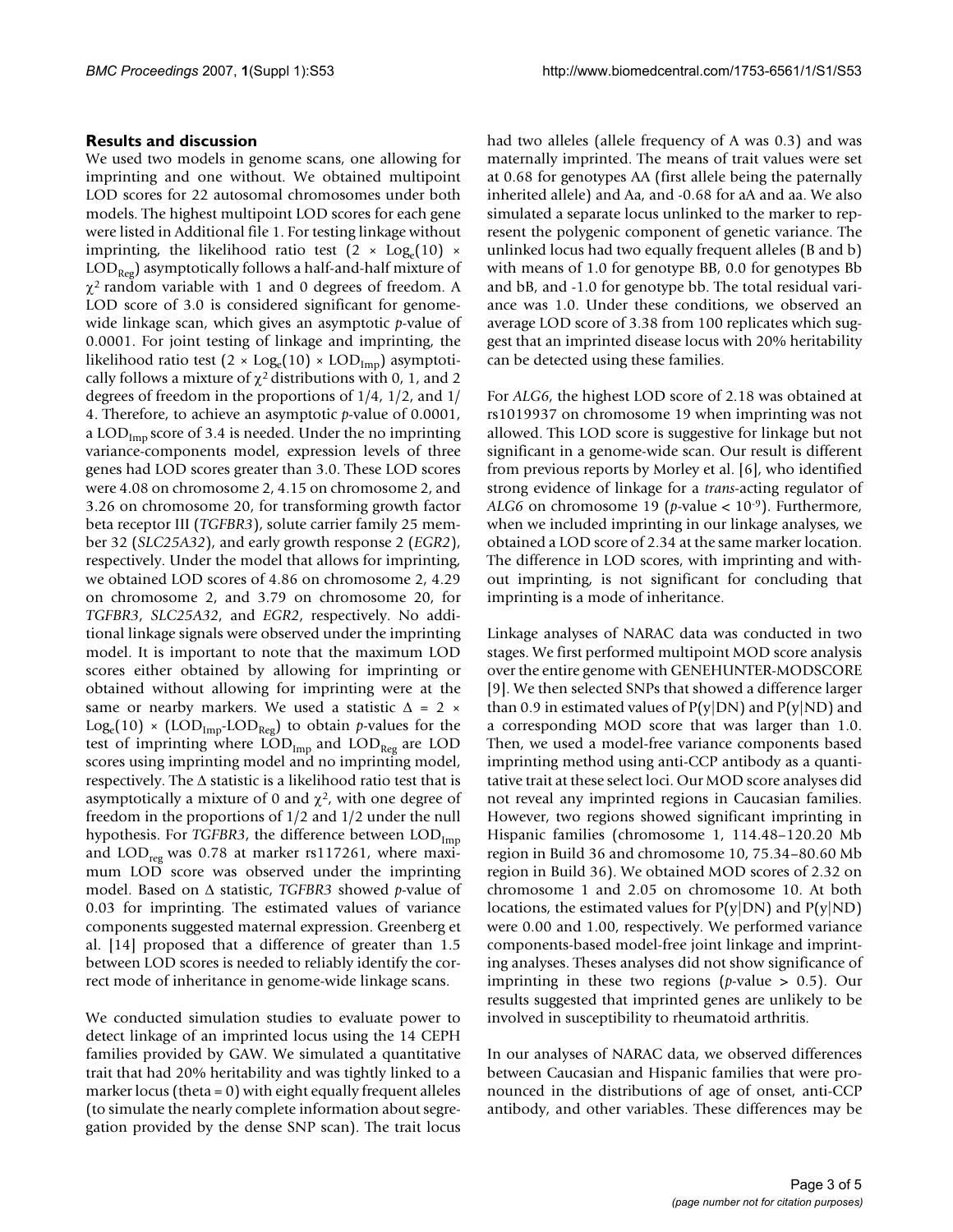caused by the distinct genetic backgrounds of the two groups.

We identified three regulatory loci of gene expression in our genome scans. We found a point-wise *p*-value of 0.03 for imprinting for the *TGFBR3* gene, which is of interest, but the increase in the LOD score did not meet the threshold of 1.5 to reliably identify imprinting as the correct mode of inheritance in genome-wide linkage scans. However, our search is exploratory and far from exhaustive. We only included genes that had shown evidence of linkage in previous studies. With proper transformation, expression levels of other genes can be analyzed in a similar fashion. Whether some other regulators of gene expression may be imprinted is still a question that deserves further investigation. Our simulation study indicates that our method has ample power to detect linkage under imprinting using pedigrees similar in size to the CEPH families.

Our analyses of *ALG6* expression data yielded results less significant than those previously published, perhaps because of differences in the raw data (SNP density) and statistical methods that were used. Previous results were obtained using a modified version of Haseman and Elston method [15], which is less sensitive to the normality of distribution of quantitative traits but excludes quantitative phenotypes from parents and grandparents. We did notice differences in mean levels across generations and this was not accounted for in our analysis. It is possible that a true linkage might be overlooked or reduced in signal, due to these mean shifts across generations. To investigate this possibility, we re-analyzed the CEPH pedigrees for *ALG6*, excluding parents and grandparents. We obtained much higher maximum LOD scores on chromosome 19 (3.61 without imprinting and 3.76 with imprinting), which are significant for linkage, but difference between the two were not suggestive for imprinting.

#### **Conclusion**

Our linkage scan results suggest that imprinted genes are unlikely to be involved in susceptibility to rheumatoid arthritis. However, for *TGFBR*3 gene, we found a pointwise *p*-value of 0.03 for imprinting, but the increase in the LOD score did not meet the required threshold to reliably identify imprinting as the correct mode of inheritance in genome-wide linkage scans.

#### **Competing interests**

The author(s) declare that they have no competing interests.

### **Authors' contributions**

SS and XZ participated in project conception, and drafted the manuscript. XZ performed nonparametric linkage analyses of NARAC and expression data. WC performed MOD score analyses of NARAC data. RY suggested changes in the analyses. YL and RY participated in data reformatting and management. MDS, C-CW, and CIA contributed in discussions of results and revision of the manuscript.

#### **Additional material**

#### **Additional file 1**

*Genome scan of gene expression data using MULTIC-IMPRINTING.* Click here for file [\[http://www.biomedcentral.com/content/supplementary/1753-](http://www.biomedcentral.com/content/supplementary/1753-6561-1-S1-S53-S1.doc) 6561-1-S1-S53-S1.doc]

#### **Acknowledgements**

This article has been published as part of *BMC Proceedings* Volume 1 Supplement 1, 2007: Genetic Analysis Workshop 15: Gene Expression Analysis and Approaches to Detecting Multiple Functional Loci. The full contents of the supplement are available online at [http://www.biomedcentral.com/](http://www.biomedcentral.com/1753-6561/1?issue=S1) [1753-6561/1?issue=S1.](http://www.biomedcentral.com/1753-6561/1?issue=S1)

#### **References**

- 1. Morison IM, Ramsay JP, Spencer HG: **[A census of mammalian](http://www.ncbi.nlm.nih.gov/entrez/query.fcgi?cmd=Retrieve&db=PubMed&dopt=Abstract&list_uids=15990197) [imprinting.](http://www.ncbi.nlm.nih.gov/entrez/query.fcgi?cmd=Retrieve&db=PubMed&dopt=Abstract&list_uids=15990197)** *Trends Genet* 2005, **21:**457-465.
- 2. Luedi PP, Hartemink AJ, Jirtle RL: **[Genome-wide prediction of](http://www.ncbi.nlm.nih.gov/entrez/query.fcgi?cmd=Retrieve&db=PubMed&dopt=Abstract&list_uids=15930497) [imprinted murine genes.](http://www.ncbi.nlm.nih.gov/entrez/query.fcgi?cmd=Retrieve&db=PubMed&dopt=Abstract&list_uids=15930497)** *Genome Res* 2005, **15:**875-884.
- 3. Shete S, Amos CI: **[Testing for genetic linkage in families by a](http://www.ncbi.nlm.nih.gov/entrez/query.fcgi?cmd=Retrieve&db=PubMed&dopt=Abstract&list_uids=11836650) [variance-components approach in the presence of genomic](http://www.ncbi.nlm.nih.gov/entrez/query.fcgi?cmd=Retrieve&db=PubMed&dopt=Abstract&list_uids=11836650) [imprinting.](http://www.ncbi.nlm.nih.gov/entrez/query.fcgi?cmd=Retrieve&db=PubMed&dopt=Abstract&list_uids=11836650)** *Am J Hum Genet* 2002, **70:**751-757.
- 4. Cheung VG, Conlin LK, Weber TM, Arcaro M, Jen KY, Morley M, Spielman RS: **[Natural variation in human gene expression](http://www.ncbi.nlm.nih.gov/entrez/query.fcgi?cmd=Retrieve&db=PubMed&dopt=Abstract&list_uids=12567189) [assessed in lymphoblastoid cells.](http://www.ncbi.nlm.nih.gov/entrez/query.fcgi?cmd=Retrieve&db=PubMed&dopt=Abstract&list_uids=12567189)** *Nat Genet* 2003, **33:**422-425.
- 5. Yu R, DeHoff K, Amos CI, Shete S: **Seeking gene relationship from gene expression data using support vector machine regression.** *BMC Proc* 2007, **1(Suppl 1):**S51.
- 6. Morley M, Molony CM, Weber TM, Devlin JL, Ewens KG, Spielman RS, Cheung VG: **[Genetic analysis of genome-wide variation in](http://www.ncbi.nlm.nih.gov/entrez/query.fcgi?cmd=Retrieve&db=PubMed&dopt=Abstract&list_uids=15269782) [human gene expression.](http://www.ncbi.nlm.nih.gov/entrez/query.fcgi?cmd=Retrieve&db=PubMed&dopt=Abstract&list_uids=15269782)** *Nature* 2004, **430:**743-747.
- 7. Strauch K, Fimmers R, Kurz T, Deichmann KA, Wienker TF, Baur MP: **[Parametric and nonparametric multipoint linkage analysis](http://www.ncbi.nlm.nih.gov/entrez/query.fcgi?cmd=Retrieve&db=PubMed&dopt=Abstract&list_uids=10712209) with imprinting and two-locus-trait models: application to [mite sensitization.](http://www.ncbi.nlm.nih.gov/entrez/query.fcgi?cmd=Retrieve&db=PubMed&dopt=Abstract&list_uids=10712209)** *Am J Hum Genet* 2000, **66:**945-1957.
- 8. Shete S, Zhou X: **[Parametric approach to genomic imprinting](http://www.ncbi.nlm.nih.gov/entrez/query.fcgi?cmd=Retrieve&db=PubMed&dopt=Abstract&list_uids=15802919) [analysis with applications to Angelman's syndrome.](http://www.ncbi.nlm.nih.gov/entrez/query.fcgi?cmd=Retrieve&db=PubMed&dopt=Abstract&list_uids=15802919)** *Hum Hered* 2005, **59:**26-33.
- 9. Strauch K, Furst R, Ruschendorf F, Windemuth C, Dietter J, Flaquer A, Baur MP, Wienker TF: **[Linkage analysis of alcohol depend](http://www.ncbi.nlm.nih.gov/entrez/query.fcgi?cmd=Retrieve&db=PubMed&dopt=Abstract&list_uids=16451624)[ence using MOD scores.](http://www.ncbi.nlm.nih.gov/entrez/query.fcgi?cmd=Retrieve&db=PubMed&dopt=Abstract&list_uids=16451624)** *BMC Genet* 2005, **6(Suppl 1):**S162.
- 10. Shete S, Zhou X, Amos CI: **[Genomic imprinting and linkage test](http://www.ncbi.nlm.nih.gov/entrez/query.fcgi?cmd=Retrieve&db=PubMed&dopt=Abstract&list_uids=13680523) [for quantitative-trait loci in extended pedigrees.](http://www.ncbi.nlm.nih.gov/entrez/query.fcgi?cmd=Retrieve&db=PubMed&dopt=Abstract&list_uids=13680523)** *Am J Hum Genet* 2003, **73:**933-938.
- 11. Weeks DE, Sobel E, O'Connell JR, Lange K: **[Computer programs](http://www.ncbi.nlm.nih.gov/entrez/query.fcgi?cmd=Retrieve&db=PubMed&dopt=Abstract&list_uids=7762577) [for multilocus haplotyping of general pedigrees.](http://www.ncbi.nlm.nih.gov/entrez/query.fcgi?cmd=Retrieve&db=PubMed&dopt=Abstract&list_uids=7762577)** *Am J Hum Genet* 1995, **56:**1506-1507.
- 12. Amos CI, Chen WV, Lee A, Li W, Kern M, Lundsten R, Batliwalla F, Wener M, Remmers E, Kastner DA, Criswell LA, Seldin MF, Gregersen PK: **[High-density SNP analysis of 642 Caucasian](http://www.ncbi.nlm.nih.gov/entrez/query.fcgi?cmd=Retrieve&db=PubMed&dopt=Abstract&list_uids=16691188) [families with rheumatoid arthritis identifies two new linkage](http://www.ncbi.nlm.nih.gov/entrez/query.fcgi?cmd=Retrieve&db=PubMed&dopt=Abstract&list_uids=16691188) [regions on 11p12 and 2q33.](http://www.ncbi.nlm.nih.gov/entrez/query.fcgi?cmd=Retrieve&db=PubMed&dopt=Abstract&list_uids=16691188)** *Genes Immun* 2006, **7:**277-286.
- 13. Matise TC, Sachidanandam R, Clark AG, Kruglyak L, Wijsman E, Kakol J, Buyske S, Chui B, Cohen P, de Toma C, Ehm M, Glanowski S, He C, Heil J, Markianos K, McMullen I, Pericak-Vance MA, Silberglet A, Stein L, Wagner M, Wilson AF, Winick JD, Winn-Deen ES, Yamashiro CT, Cann HM, Lai E, Holden AL: **[A 3.9-centimorgan-resolu](http://www.ncbi.nlm.nih.gov/entrez/query.fcgi?cmd=Retrieve&db=PubMed&dopt=Abstract&list_uids=12844283)[tion human single-nucleotide polymorphism linkage map](http://www.ncbi.nlm.nih.gov/entrez/query.fcgi?cmd=Retrieve&db=PubMed&dopt=Abstract&list_uids=12844283) [and screening set.](http://www.ncbi.nlm.nih.gov/entrez/query.fcgi?cmd=Retrieve&db=PubMed&dopt=Abstract&list_uids=12844283)** *Am J Hum Genet* 2003, **73:**271-284.